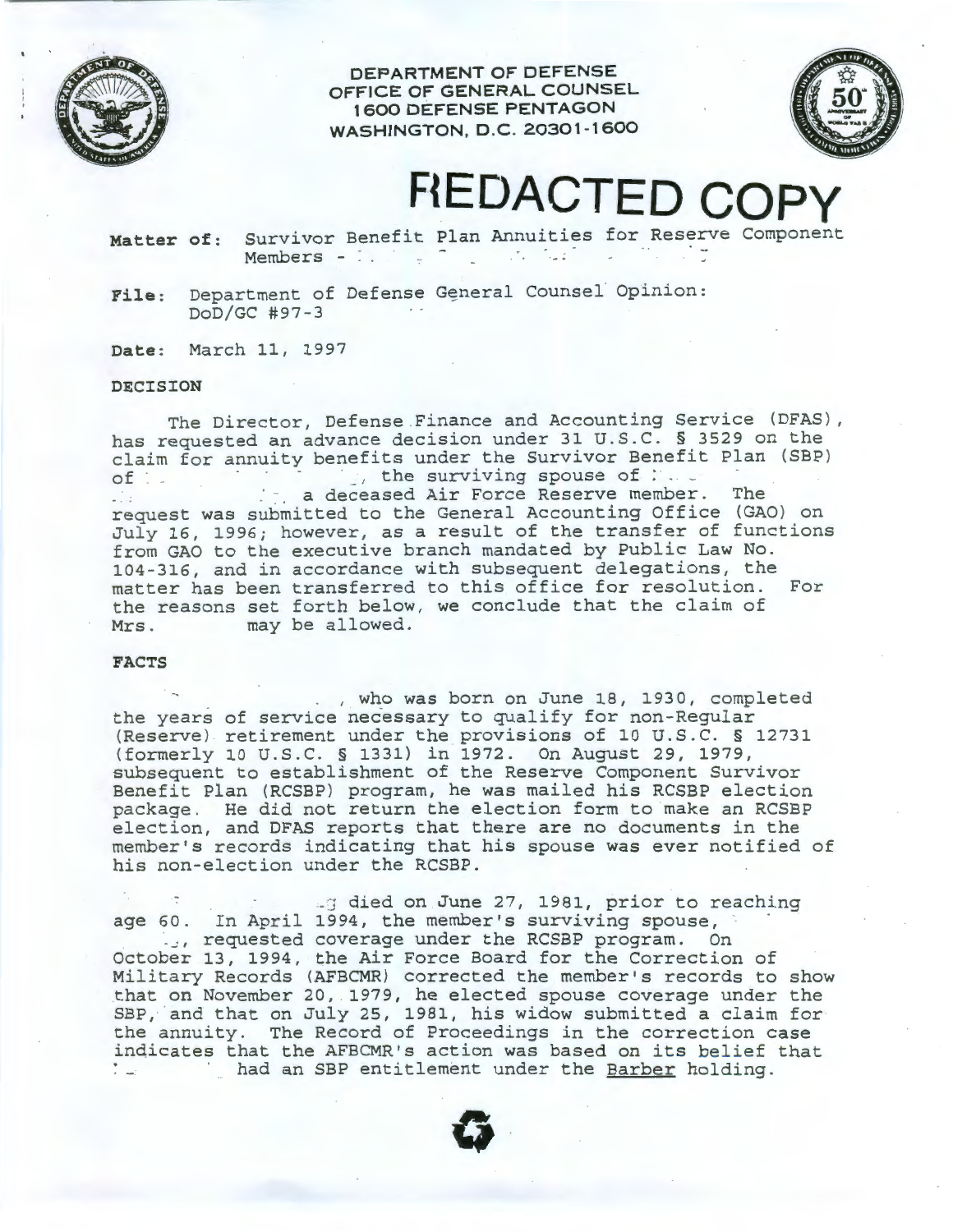# **BACKGROUND**

The SBP annuity entitlement of members' surviving spouses arising under the holding in Barber v. United States, 676 F.2d 651 (Ct . Cl. 1982), has been discussed in detail in two Comptroller General decisions. (See 71 Comp. Gen. 398 (1992); B-260207, April 18, 1995 (74 Comp. Gen. ) .) Those decisions concluded that the claims of certain surviving spouses were barred by the 6-year statute of limitations in 31 U.S.C. § 3702(b) because they were not timely filed.

The cases considered in the cited Comptroller General decisions concerned potential entitlement to annuities under the provisions of the regular SBP program as it relates to the survivors of members who were entitled to receive retired pay at<br>time of death.<br>  $\frac{1}{3}$  case involves an annuity claim is case involves an annuity claim arising under the RCSBP from the survivor of a Reserve component member. Because of differences in .the SBP and RCSBP programs , DFAS is uncertain whether the holding of the cited decisions is applicable to RCSBP cases.

### **ANALYSIS**

Public Law No. 95-397, September 30, 1978, established the RCSBP for Reserve members who have completed the 20 years of satisfactory service necessary to qualify for Reserve retirement but who have not yet reached age 60. At the time of enactment, the RCSBP provisions stated that if a Reserve member who is married does not elect to participate in the RCSBP at the maximum level, or elects to provide an annuity for a dependent child but not for the spouse, the member's spouse "shall be notified of that election." (See Pub. L. No. 95-397, § 202(a), amending 10 U.S. C. § 1448 (a) (3) (B) . ) (In 1985, the notification provision was amended to require a spouse's concurrence in the member's election of less than maximum spouse coverage or of coverage for only a child. )

Under the holding in Barber and subsequent related cases, if a spouse was not notified of a member's failure to elect maximum spouse coverage, the spouse was automatically entitled to an SBP annuity at the member's death. In 71 Comp. Gen. 398, the Comptroller General concluded that, since annuity coverage was automatic in Barber-type cases, action by a correction board in such cases does not create a new entitlement to an annuity . Therefore, the statute of limitations in Barber cases begins to run as of the date of the member's death, and a claim must be filed within 6 years of that date, or it is forever barred, under the ruling in Hart v. United States, 910 F.2d 815 (Fed. Cir.<br>1990). Further, in B-260207, April 18, 1995 (74 Comp. Gen. 1990). Further, in B-260207, April 18, 1995 (74 Comp. Gen. 2012),<br>the Comptroller General held that a correction board's attempt to overcome the expiration of the statute of limitations by changing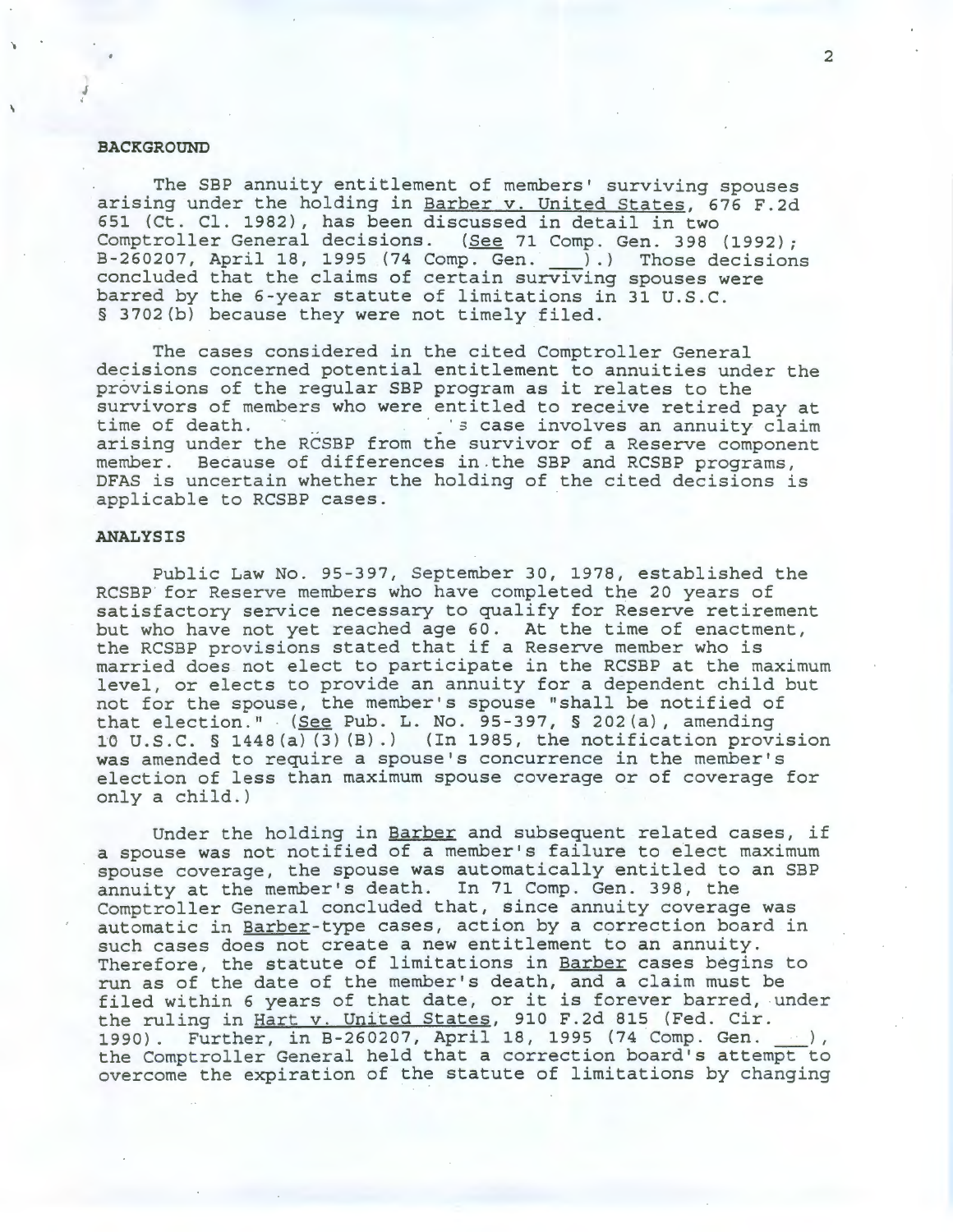records to show submission of a claim by a widow at an earlier date was ineffective to create an annuity entitlement.

Although it might appear at first glance that the rationale underlying the holding in the SBP cases discussed in the above paragraphs would be equally applicable to RCSBP cases, DFAS notes in its submission that there are significant . distinctions between the two programs that may necessitate a different outcome. Under the SBP, a member retiring subsequent to the enactment of the program is an automatic participant at the maximum level, unless the member, before the effective date of retirement, makes a valid election to participate at another level or to not participate. In the Barber cases, it was concluded that, where the notification requirement was not met, a married member's election of other than maximum spousal coverage is invalid, and the spouse was automatically entitled to full SBP coverage at retirement.

Under the RCSBP program, on the other hand, participation is not automatic. At the time a member becomes eligible to participate in the RCSBP program, the member may make an election of RCSBP coverage, or the member may decide not to participate at that time and instead to wait until reaching age 60 and then participate in the SBP. Thus, participation in the RCSBP requires an affirmative election into the program. In addition, the RCSBP notice provision required notice to a spouse only if the member made an election of less than maximum spouse coverage or of child coverage; it did not require notice to the spouse if the member made no election at all.

We agree with DFAS' view that a widow such as does not have an automatic entitlement to annuity coverage under the RCSBP as a result of the Barber cases. In such circumstances, the action taken in 1994 by the AFBCMR created an entitlement that did not previously exist, and the statute of limitations for filing a claim for annuity benefits would begin to run as of the date of the AFBCMR action, rather than at the time of the member's death. Consequently,  $\cdot$   $\cdot$   $\cdot$   $\cdot$   $\cdot$   $\cdot$  claim for annuity benefits is not barred, and she is entitled to payment of an RCSBP annuity effective as of the date of her husband's death. (The fact that the AFBCMR ·may have corrected the member's records based on the erroneous belief that  $\cdot$ . entitlement under Barber does not affect the outcome of this matter; regardless of the underlying reason for the correction action, the widow's present annuity entitlement is based on the record as corrected by the AFBCMR.)

DFAS also raises the question of whether the rationale applicable to **be a case would also apply in a case where** a married Reserve member made an election of less than maximum RCSBP spouse coverage or of coverage for a child but not for the spouse, and where, contrary to the statutory notice provision, the spouse was not notified of that election. Since there is no automatic coverage under the RCSBP, it appears that the holding